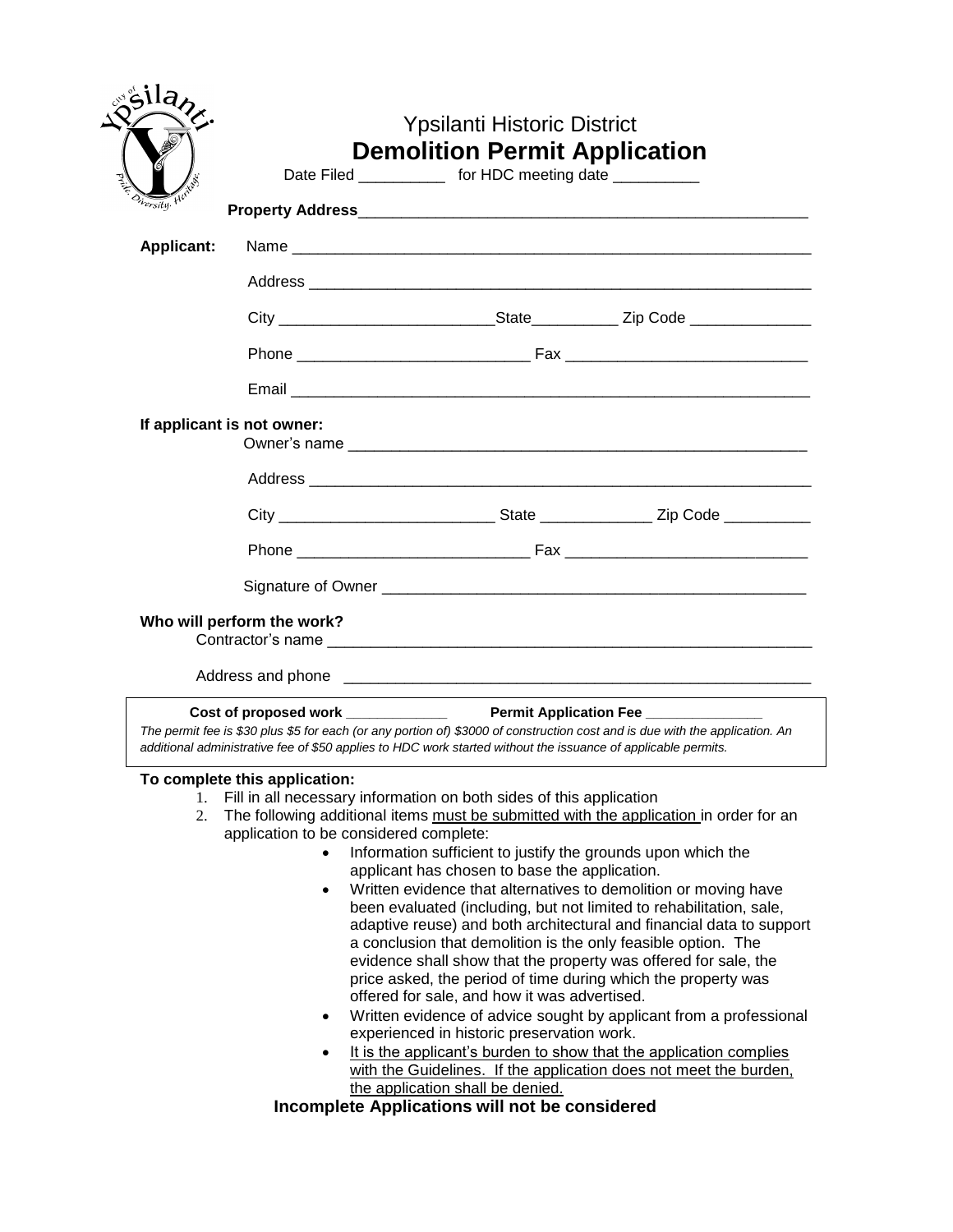| Ypsilanti Historic District Work Permit Application – Demolition / Page 2 |                                                                                                                 |  |  |  |
|---------------------------------------------------------------------------|-----------------------------------------------------------------------------------------------------------------|--|--|--|
| Date filed                                                                | for meeting date that the state of the state of the state of the state of the state of the state of the state o |  |  |  |
|                                                                           |                                                                                                                 |  |  |  |
| Applicant                                                                 |                                                                                                                 |  |  |  |

# **Grounds upon Which an Application May be Based**

Please check appropriate box and provide as many as possible of the materials listed under each of the grounds in the "Guidelines for the Consideration of Applications for the Demolition or Moving of Structures within the Ypsilanti Historic District" which is attached to this form.

| $\Box$ The structure constitutes a hazard to the safety of the public or the occupants |  |
|----------------------------------------------------------------------------------------|--|
|----------------------------------------------------------------------------------------|--|

- The structure is a deterrent to a major improvement program that will be of substantial benefit to the community, and the applicant proposing the work has obtained all necessary planning and zoning approvals, financing and environmental clearances.
- Retaining the structure will cause undue financial hardship (as defined on p.10 of the Guidelines) to the owner when a governmental action, an act of God, or other event beyond the owner's control created the hardship, and all feasible alternatives to eliminate the financial hardship, which may include offering the resource for sale at it's fair market value, or moving the resource to a vacant site within the historic district, have been attempted and exhausted by the owner.
- $\Box$  Retaining the structure is not in the interest of the majority of the community.

I hereby attest that the above information is accurate. I am authorized to and hereby grant permission to the City of Ypsilanti and its staff to be on my property for the purposes of preparing reports, taking photographs, and/or evaluating and reviewing this application.

My Signature Date Date of the United States of the United States of the United States of the Date of the United States of the United States of the United States of the United States of the United States of the United State

\_\_\_\_\_\_\_\_\_\_\_\_\_\_\_\_\_\_\_\_\_\_\_\_\_\_\_\_\_\_\_\_\_\_\_\_\_\_\_\_\_\_\_\_\_\_\_\_\_\_ \_\_\_\_\_\_\_\_\_\_\_\_\_\_\_\_\_\_\_

For additional information visit our websit[e www.cityofypsilanti.com,](http://www.cityofypsilanti.com/) or contact the City of Ypsilanti Planning and Development Department, 734.483.9646.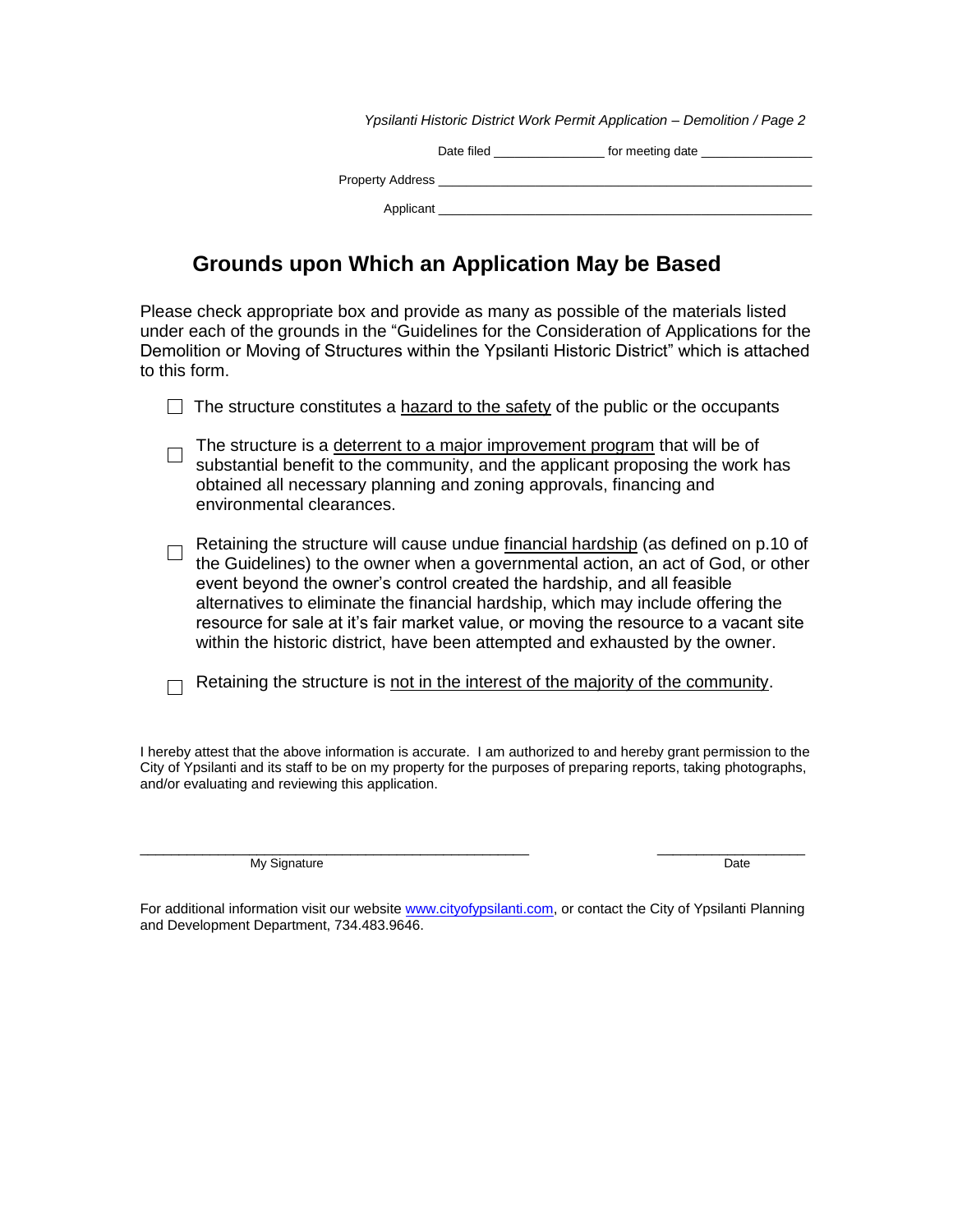| <b>DEMOLITION or MOVING of STRUCTURES</b><br>within the Ypsilanti Historic District |
|-------------------------------------------------------------------------------------|
| A. RESPONSIBILITY OF THE HISTORIC DISTRICT COMMISSION  1                            |
|                                                                                     |
|                                                                                     |
| <b>D. GROUNDS UPON WHICH APPLICATION MAY BE BASED  2</b>                            |
|                                                                                     |
|                                                                                     |
|                                                                                     |
|                                                                                     |
|                                                                                     |
| 2. Consideration of a Claim of Financial Hardship  10                               |
|                                                                                     |
|                                                                                     |
|                                                                                     |
|                                                                                     |
| 7. Some Issue at which Appeal Bodies May Look  12                                   |

**Guidelines for the Consideration of Applications for the**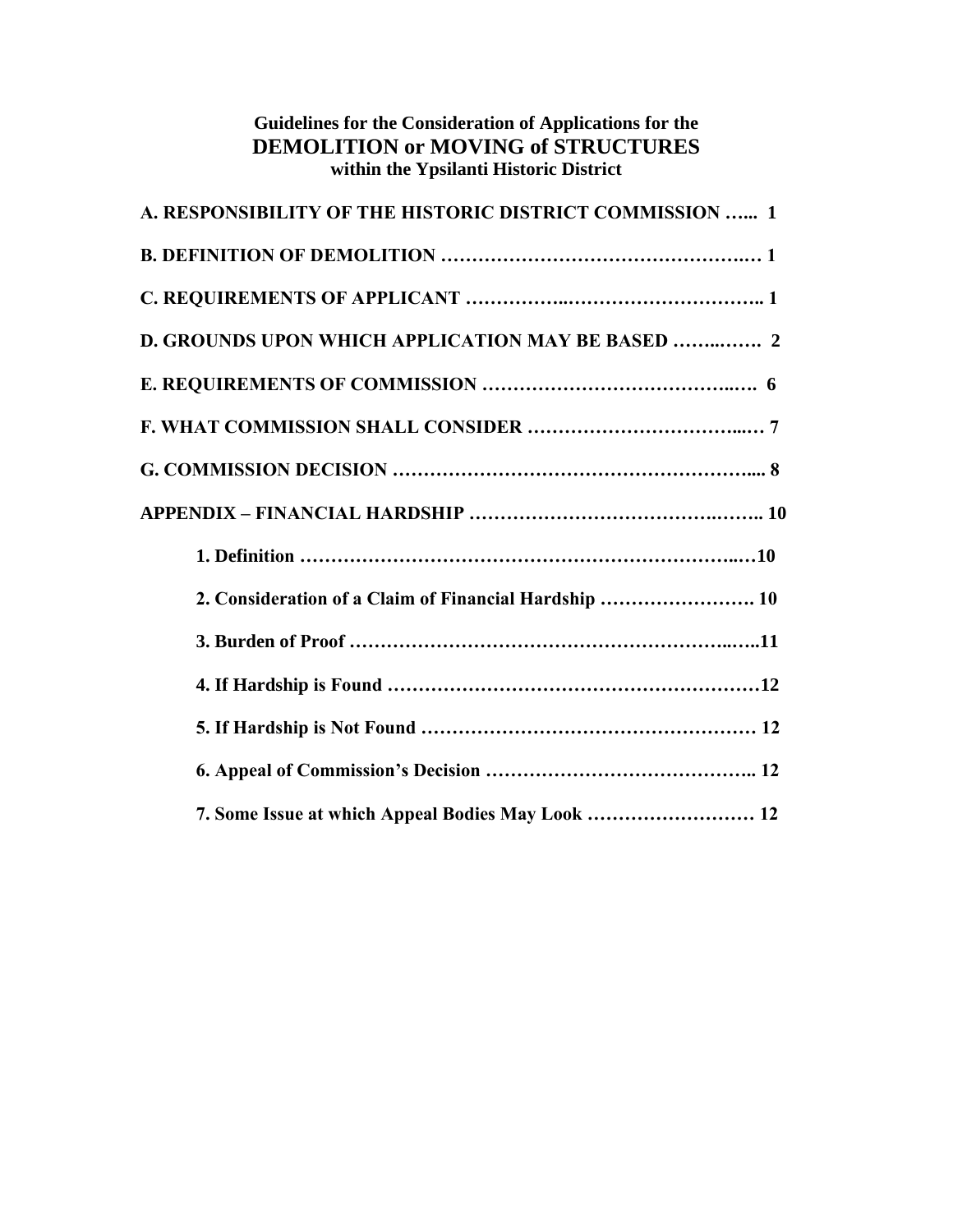### -1-

### **A. RESPONSIBILITY OF THE HISTORIC DISTRICT COMMISSION**

The Ypsilanti Historic District Commission's legal responsibility is the protection of the historic resources within the Historic District. The demolition or moving of any historic resource constitutes an irreplaceable loss to the Historic District and to the City of Ypsilanti. The demolition or moving of even a non-contributing resource can have serious consequences for the District as a whole. Consequently, demolition and moving are strongly discouraged. The demolition or moving of historic resources within the Historic District must always be the last resort.

### **B. DEFINITION OF DEMOLITION**

The razing or destruction, whether entirely or in part, of a resource and includes, but is not limited to, demolition by neglect. Destruction by fire when arson by the owner or the owner's agent is proven shall be considered demolition. *(Note: the following guidelines apply only to applications for demolition, not to demolition by neglect or destruction by fire.)* 

### **C. REQUIREMENTS OF APPLICANT**

1. The APPLICANT who proposes to demolish or move a resource in the Historic District must submit an application which shall include all of the following:

- a. Signatures of the applicant and property owner.
- b. Name and mailing address of the property owner.
- c. Name and mailing address of the applicant.
- d. Specific grounds under the provisions of the Ypsilanti Historic District

Ordinance upon which the application for a demolition or moving permit is based. e. Information sufficient to justify the grounds upon which the applicant has chosen to base the application.

f. Written evidence that alternatives to demolition or moving have been evaluated (including but not limited to rehabilitation, sale, adaptive reuse) and both architectural and financial data to support a conclusion the demolition or moving is the only feasible option. This evidence shall show that the property was offered for sale, the price asked, the period of time during which the property was offered for sale, and how the property was advertised for sale.

g. Written evidence of any advice sought by the applicant from a professional(s) experienced in historic preservation work.

h. It is the applicant's burden to show that the application complies with the ordinance. If the applicant does not meet the burden, the application shall be denied.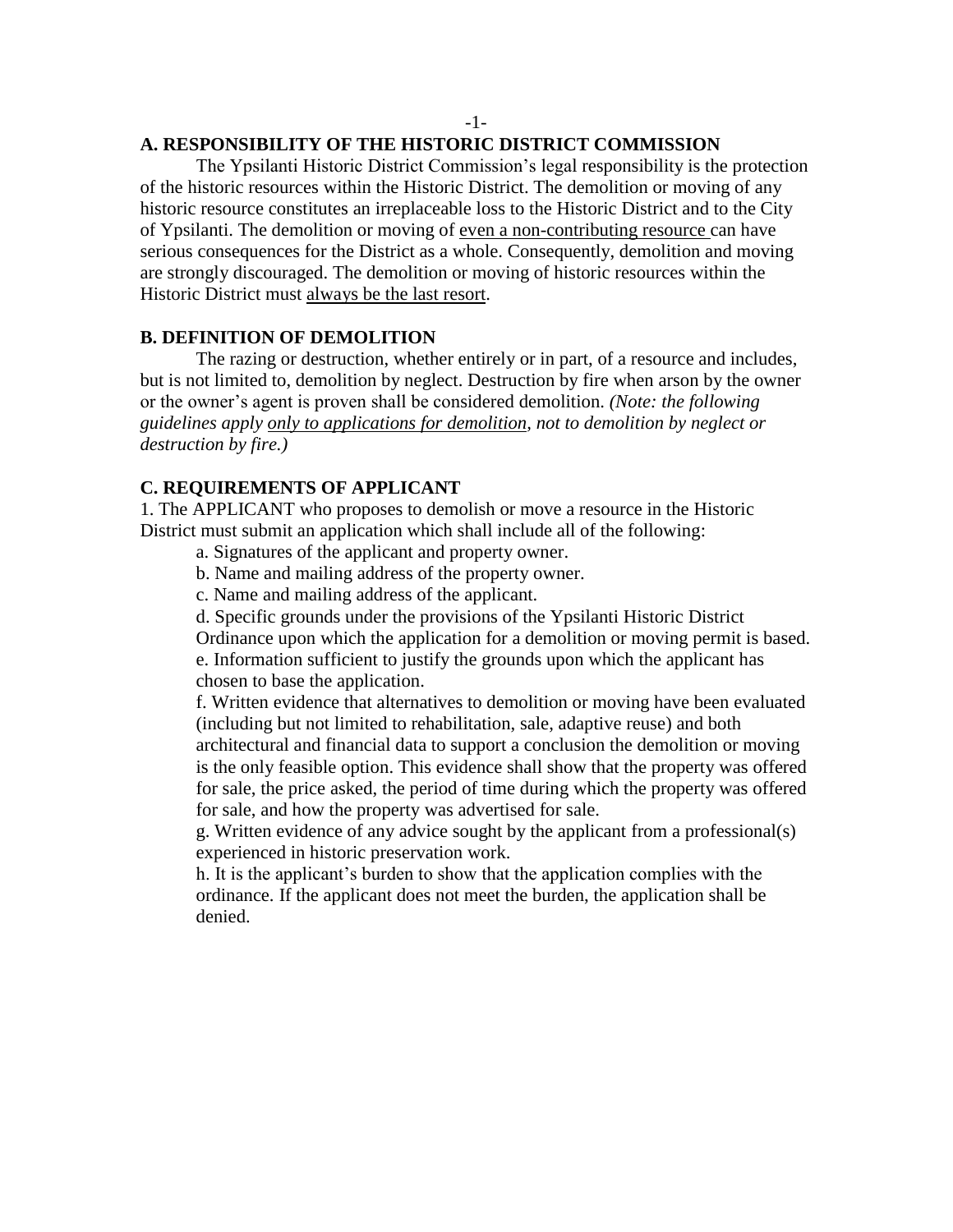# **D. GROUNDS UPON WHICH AN APPLICATION MAY BE BASED.**

### **1. The resource constitutes a hazard to the safety of the public or the occupants.**

-2-

Applicant shall provide:

a. Written report by the Ypsilanti Building Official identifying the **hazard** posed by the building. Any dangerous conditions should be identified.

b. Certified written report by a structural engineer licensed in Michigan as to the **structural soundness** of the building and its adaptability for rehabilitation. Any dangerous conditions should be identified.

c. Detailed description of **existing conditions**.

d. Detailed description of **proposed changes**.

e. Site plan, to scale, showing the **location of the resource** proposed to be demolished in relationship to other structures on the property, and to the property lines.

f. Site plan, to scale, and any other information which accurately describes the **proposed use and appearance** of the site after demolition or moving of the resource.

g. Feasibility of **alternative uses** for the property that would allow retention of the structure.

As well as architectural & historical data, as available:

a. Date of construction of the resource

b. Architectural style of the resource

- c. Historic photographs of the resource
- d. Name of original owner / builder / developer

e. Building timeline (i.e., dates and location of additions, demolition and changes)

f. Detailed description of building materials that are original to the resource

g. Historic information regarding the resource (i.e., notable residents, highly recognized landmark, important site, etc.)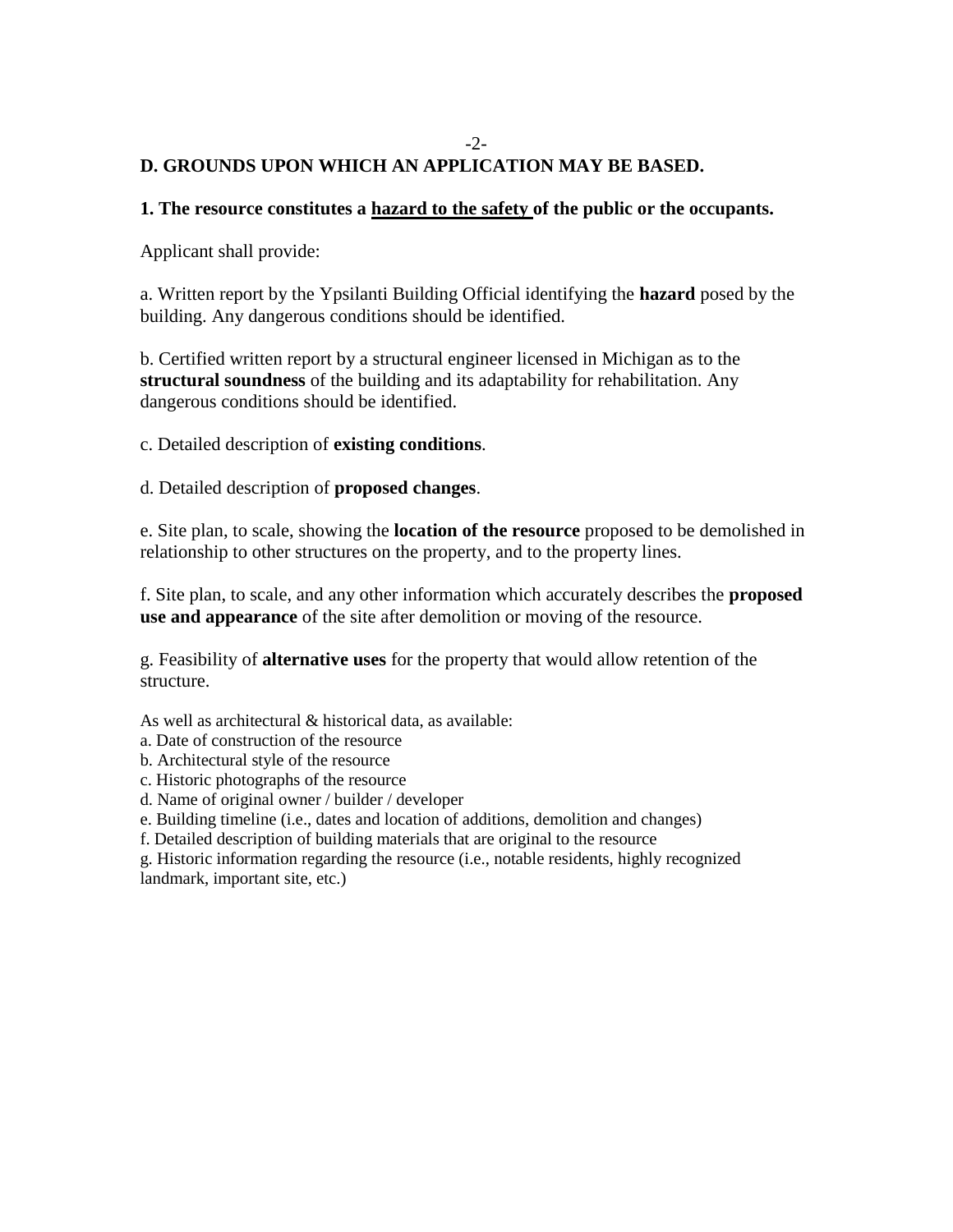-3-

**2. The resource is a deterrent to a major improvement program that will be of substantial benefit to the community and the applicant proposing the work has obtained all necessary planning and zoning approvals, financing and environmental clearances.** 

Applicant shall provide:

a. Written **description** of the nature of the proposed improvement and how it will benefit the broader community.

b. **Site plan**, to scale, showing the site after the proposed work, including existing and new construction.

c. Building **schematic plans and elevations** sufficient to illustrate the size, mass, materials and appearance of the proposed new construction in relation to remaining historic elements on the applicant's property and surrounding sites.

d. Evidence of required **planning and zoning approval** for proposed work, financing and environmental clearances.

As well as architectural & historical data, as available:

- a. Date of construction of the resource
- b. Architectural style of the resource
- c. Historic photographs of the resource

d. Name of original owner / builder / developer

e. Building timeline (i.e., dates and location of additions, demolition and changes)

f. Detailed description of building materials that are original to the resource

g. Historic information regarding building (i.e., notable residents, highly recognized landmark, important site, etc.)

**3. Retaining the resource will cause undue financial hardship (as defined in Appendix, p. 10 of this document) to the owner when a governmental action, an act of God or other event beyond the owner's control created the hardship, and all feasible alternatives to eliminate the financial hardship, which may include offering the resource for sale at its fair market value or moving the resource to a vacant site within the historic district, have been attempted and exhausted by the owner.**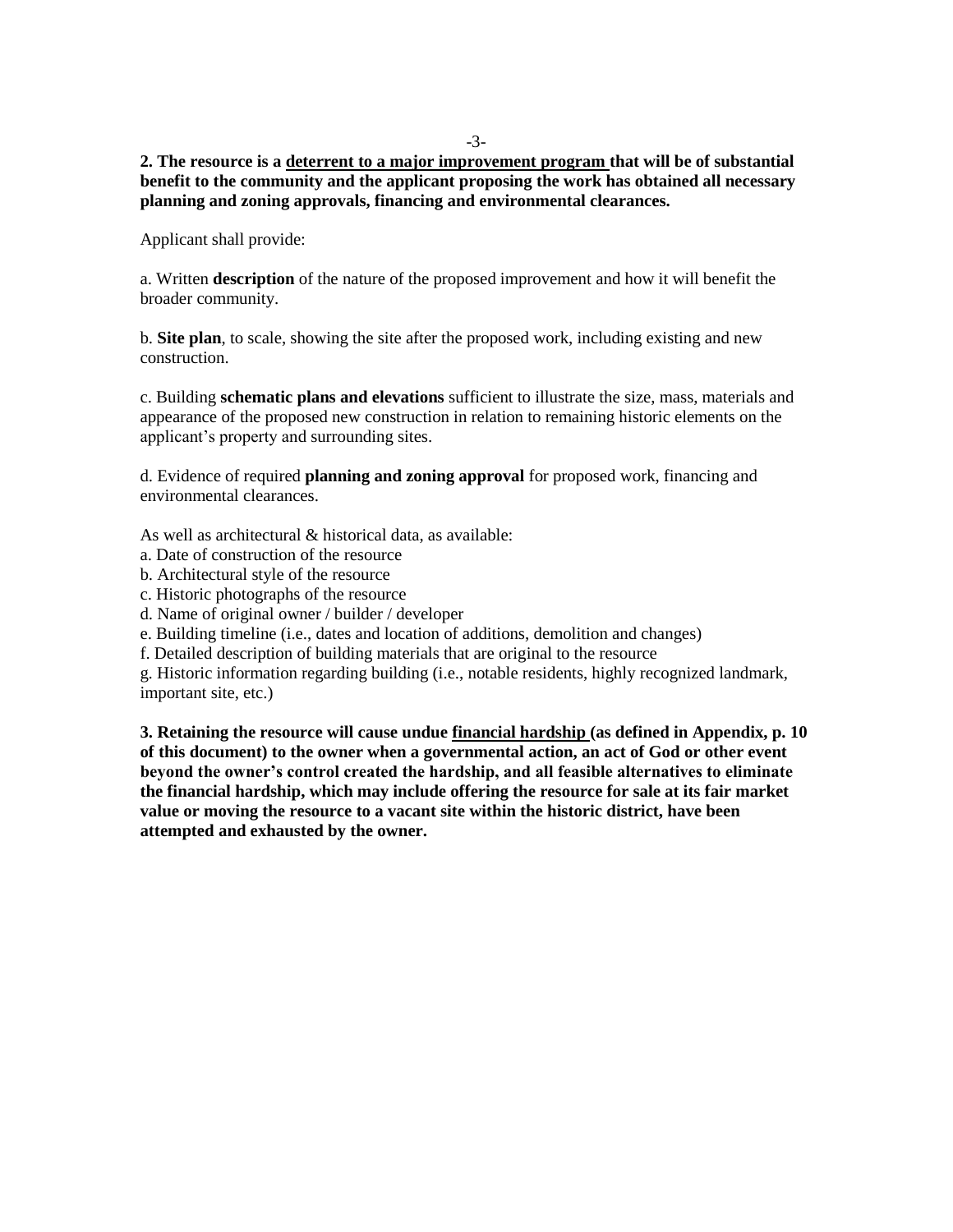Applicant shall provide, in written form, information sufficient to establish financial hardship (as defined in Appendix, p. 10 of this document), which shall include:

a. **Form of ownership** of the property, including names and addresses of the owners. If owner is an organization, governmental entity or corporation, include name and telephone number of a contact person.

b. **Amount paid** for the property, date of purchase, party from whom property was purchased, and any relationship between the parties.

c. **Remaining balance** on any mortgage or other financing secured by the property.

d. If property is income-producing, (a) **annual gross income** for the previous three years (b) itemized **operating and maintenance expenses** (c) **depreciation deduction** (d) **annual cash flow** before and after debt service.

e. **Assessed value and real estate tax** on the property, according to the two most recent tax assessments

f. **Estimated fair market value** of the property (a) in its current condition (b) after complying with YHDC Standards and Guidelines (c) after the proposed demolition or moving.

g. Any **real estate listing** of the property for sale or rent in the past three years, including price asked, open houses held, prospects shown the property and offers received.

h. Three bids each for the **cost** of the proposed demolition or moving compared with the cost of complying with Ypsilanti Historic District Standards and Guidelines.

i. Three bids each for the **cost** of the proposed demolition or moving compared with the cost of stabilizing or "mothballing" the resource.

j. Long term and short term **availability of funds**, including incoming and financing, available to the owner that would allow retention of the resource.

k. List of **financial incentives** for preserving the resource available to the applicant through federal, state, city or private programs.

As well as architectural & historical data, as available:

a. Date of construction of the resource

b. Architectural style of the resource

c. Historic photographs of the resource

d. Name of original owner / builder / developer.

e. Building timeline (i.e., dates and location of additions, demolition and changes)

f. Detailed description of building materials that are original to the resource

g. Historic information regarding the resource (i.e., notable residents, highly recognized landmark, important site, etc.)

-4-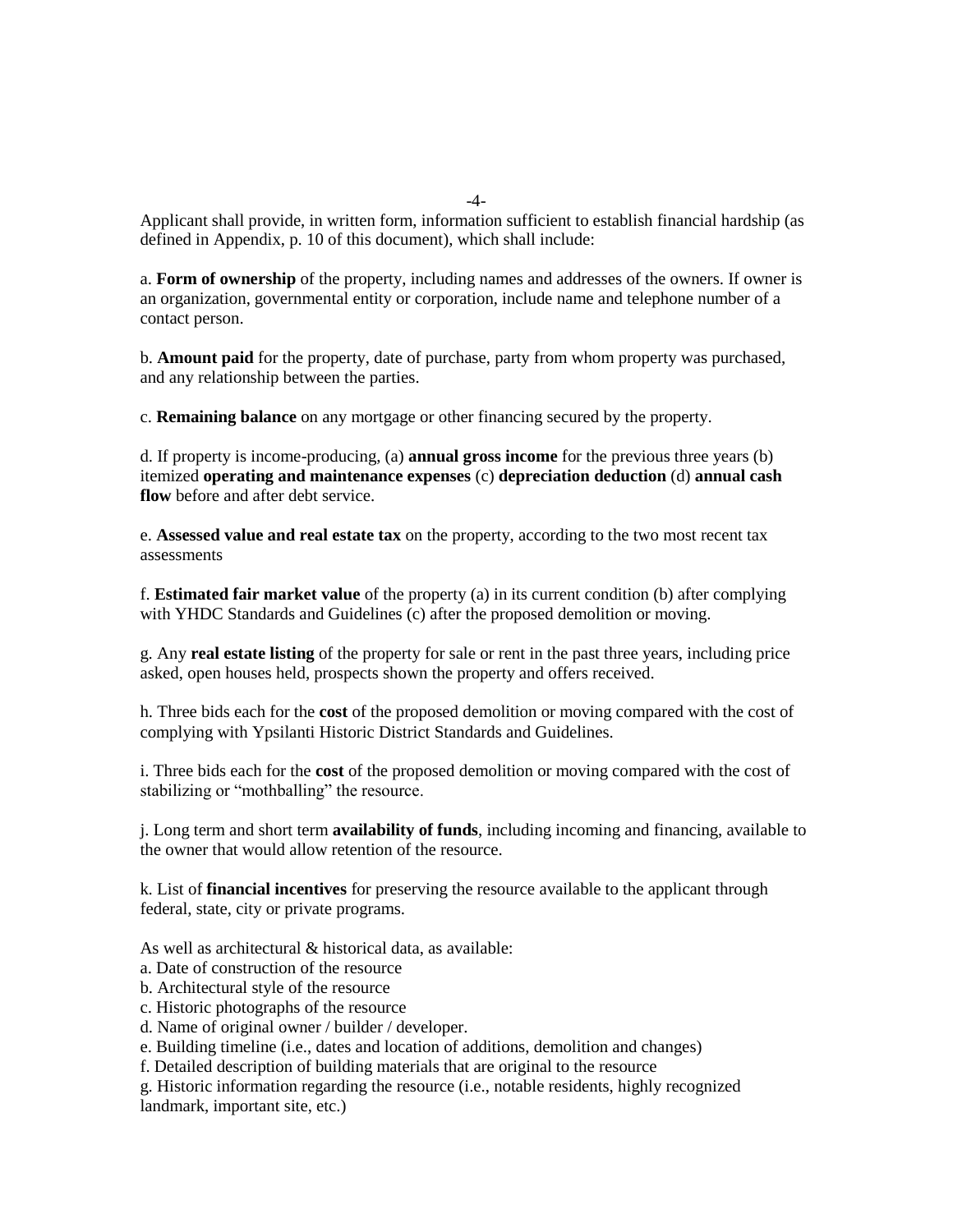### **4. Retaining the resource is not in the interest of the majority of the community.**

Applicant shall provide:

a. Written description of the nature of the resource and existing conditions.

b. Written description of proposed changes.

c. Written discussion of how the demolition or moving of the resource might benefit the community.

d. Site plan, to scale, showing the location of the resource proposed to be demolished or moved in relationship to other structures on the property, and to the property lines.

e. Site plan, to scale, and any other information which accurately describes the proposed use and appearance of the site after demolition or moving of the resource.

f. Feasibility of alternative uses for the property that would allow compliance with Ypsilanti Historic District Standards and Guidelines.

As well as architectural & historical data, as available:

a. Date of construction of the resource

b. Architectural style of the resource

c. Historic photographs of the resource

d. Name of original owner / builder / developer.

e. Building timeline (i.e., dates and location of additions, demolition and changes)

f. Detailed description of building materials that are original to the resource

g. Historic information regarding the resource (i.e., notable residents, highly recognized

landmark, important site, etc.)

**An application** which does not include the required information and material is an **incomplete**  application and shall not appear on a Commission agenda or be forwarded to the Commission until it has been determined by City staff to be complete and eligible for consideration by the Commission.

====================

If the application is incomplete, the applicant shall be notified in writing that the application is incomplete and in what manner it is incomplete, in order to allow the applicant to submit such materials as will constitute a complete application.

An applicant who does not submit the requested materials risks denial of the application. In all cases, the City shall supply **photographs** of the property, showing all elevations, close-ups of details, and relationship to adjacent and surrounding structures. Photos are to be labeled with street address, compass direction and date.

All documentation becomes part of the **public record**.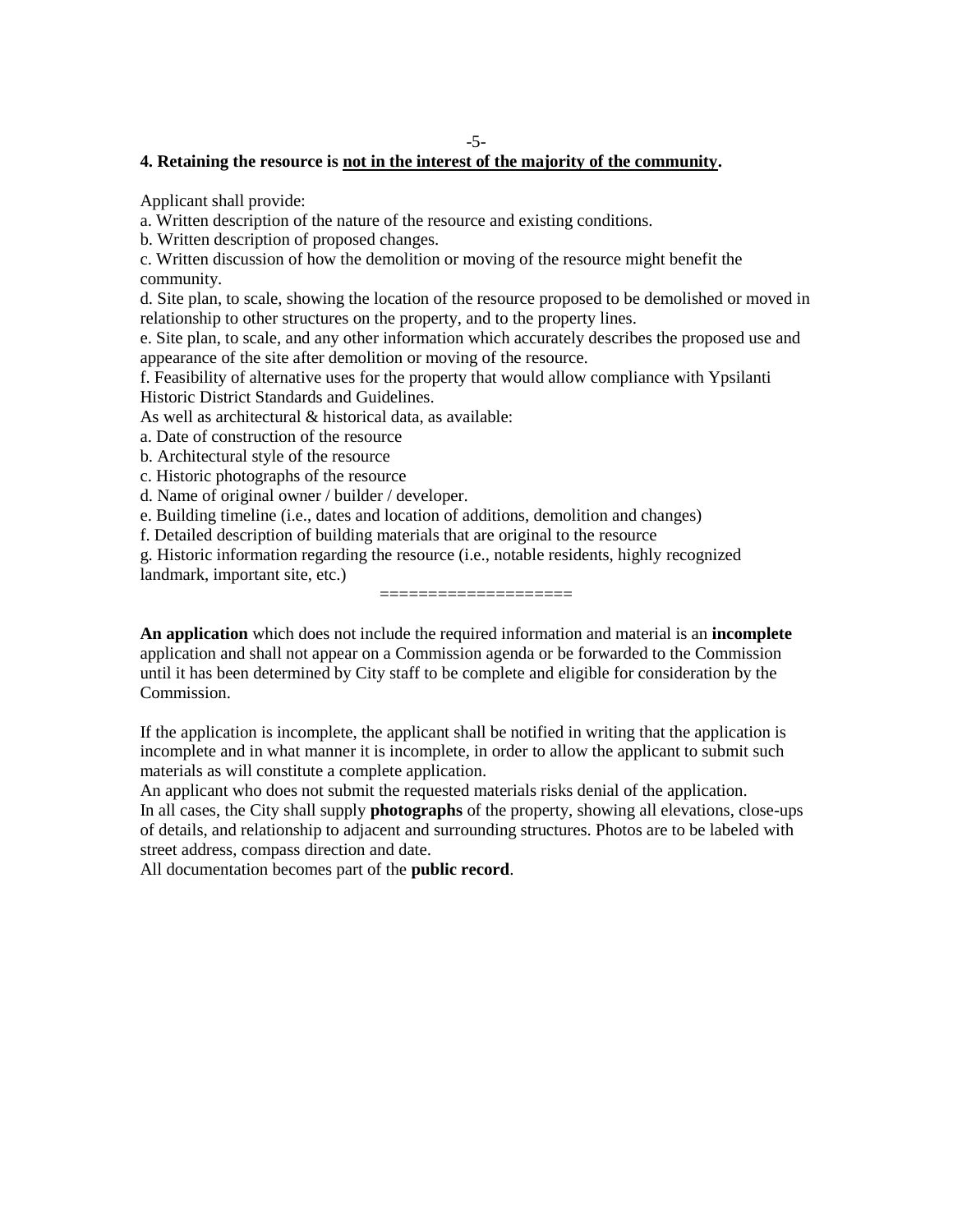-6-

In all cases, the applicant should be urged to attend the Commission meetings/hearings at which the application is to be considered and to present his/her application to the Commission**.** If the applicant fails to attend, the Commission should record in its minutes:

When the application was filed and by whom,

When the applicant was notified of the meeting/hearing,

That neither the applicant or applicant's representative was present,

The time of day at which the applicant was to have appeared and the time of day at which it was determined that the applicant was not present,

That anyone wishing to address the Commission regarding the application was allowed to speak,

A list of the materials submitted by the applicant,

A list of the materials submitted by parties other than the applicant.

#### **E. REQUIREMENTS OF COMMISSION**

1. At the **first meeting** at which a complete (as determined by city staff) application for demolition or moving is considered, the **Commission shall follow its usual procedures**, allowing for presentation by the applicant and discussion by the Commission.

The Commission shall determine whether sufficient information has been submitted with the application. The Commission may request any additional information it deems necessary for its determination.

If the application **can be accepted** as submitted, the Commission shall vote to accept the application and schedule a public hearing. (The application is considered formally accepted as the date of the vote to accept.)

If the application **cannot be accepted** because additional information is needed, the application may be tabled until such time as the additional information becomes available.

**No action shall be taken** by the Commission at this first meeting.

**Exception:** If the structure proposed for demolition or moving is found, by **unanimous** vote, to have **no** historical or architectural significance, the Commission **may** approve the demolition or moving at this first meeting, without holding a public hearing.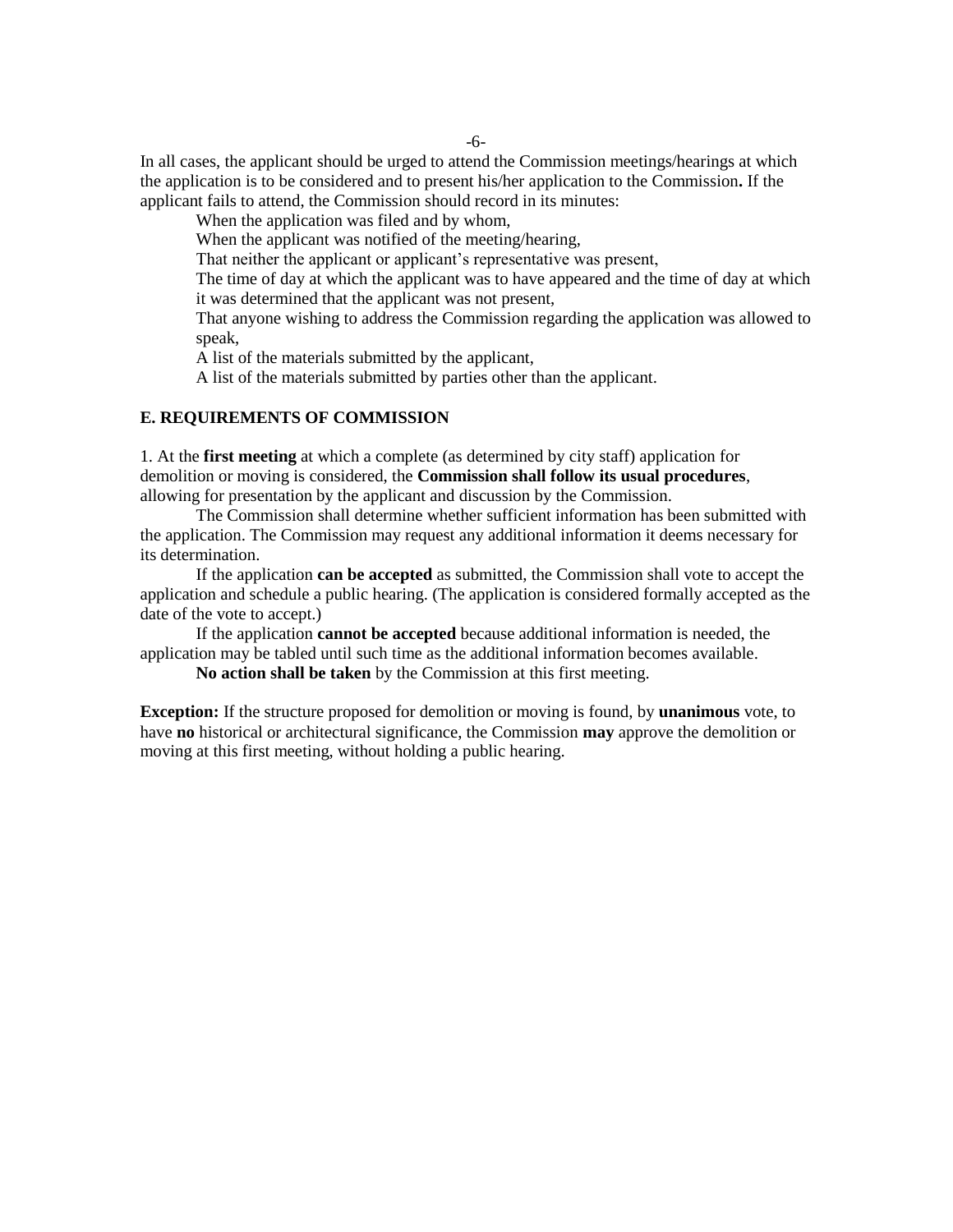2. Following the **first meeting** of the Commission at which such application is considered, the Commission shall request that a notice be published in a newspaper of general circulation in the City of Ypsilanti. Such notice shall be published **at least fifteen (15) days prior** to the next meeting at which the application is to be considered and shall contain:

## a. **Address of the structure**.

### b. **Nature of the application**

#### c. **Name and address of the applicant**.

d. **Date, time, and place** of the meeting at which the application shall be discussed and a statement indicating that reasonable time will be allotted for comments by the public. In addition, a **copy of such notice shall be mailed to the owner** of the resource, by regular first class mail, at the address contained in the application.

3. At the **public hearing** at which such application is considered, the Commission shall hear the applicant, the applicant's designated representative and any interested parties. The Commission shall then, without further comment from the applicant or the public, conduct its own discussion of the application and, if possible, reach a decision and vote either approval or denial.

### **F. WHAT THE COMMISSION SHALL CONSIDER in reviewing a Demolition/Moving application, as applicable:**

The Commission shall **not** allow the demolition or moving of any resource which has historical and/or architectural significance **unless** one or more of the following conditions *(Ypsilanti Historical Preservation Ordinance, Sec. 54-83 (c)* prevail *(the same conditions upon which an applicant must base his/her application)* and if, in the opinion of the Commission, the proposed demolition or moving will materially improve or correct these conditions:

1. The resource constitutes a **hazard to the safety** of the public or the occupants, as determined by the Building Department of the City of Ypsilanti.

2. The resource is a **deterrent to a major improvement program** that will be of substantial benefit to the community and the applicant proposing the work has obtained all necessary planning and zoning approvals, financing and environmental clearances. 3. Retention of the resource will cause undue **financial hardship** *(as defined in Appendix, p. 10 of this document)* to the owner when a governmental action, an act of God or other events beyond the owner's control created the hardship, and all feasible

alternatives to eliminate the financial hardship, which may include offering the resource for sale at its fair market value or moving the resource to a vacant site within the historic district, have been attempted and exhausted by the owner.

4. Retention of the resource is **not in the interest of the majority of the community**.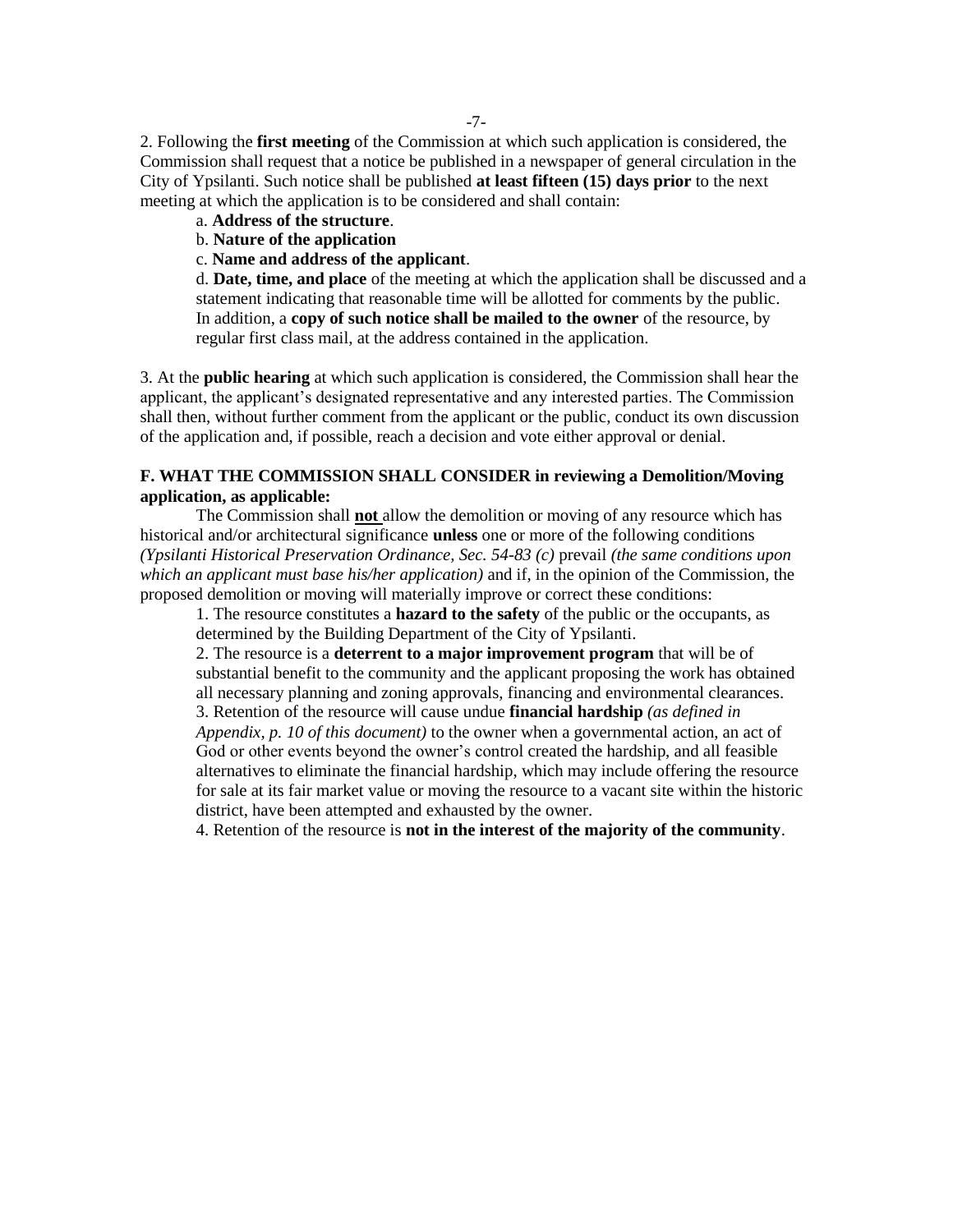#### **Questions for the Commission to ask:**

1. Does the resource proposed for demolition or moving have **architectural and/or historical significance?** 

2. What would be the **effect on surrounding buildings** of demolition or moving of the resource?

3. What would be the **effect on the Historic District** as a whole of demolition or moving of the resource?

4. What would be the **effect on safeguarding the heritage of the City** of the demolition or moving?

5. What has been the **impact of any previous inappropriate alterations, construction or**  demolition on the architectural significance of the resource?

6. Has owner offered the **property for sale?** 

7. Has the owner asked a **fair price?** 

8. Has the property been **marketed** for a reasonable time?

9. Has the property been **advertised broadly** in a reasonable manner?

10. Has the owner sought the **advice of a professional** experienced in historic preservation work?

11. What would be the **effect of open space** in that location if the lot is to be left vacant?

12. What would be the **effect on the community of any proposed replacement structure**?

13. What is the **appropriateness to the Historic District of the design** of any proposed replacement structure?

### **G. COMMISSION DECISION**

#### **1. If Application is Approved**

If the Commission, having determined that the application for a permit to demolish or move a resource within the Historic District has **met all requirements** of the Ypsilanti Historical Preservation Ordinance and the Ypsilanti Historic District Commission Guidelines for the Consideration of Application for the Demolition or Moving of Structures within the Ypsilanti Historic District, votes to approve the application for demolition or moving, the Ypsilanti Building Department shall be authorized to issue a permit once Building Department requirements are met.

Approval to demolish or move may be issued either with or without reservation. Approval issued without reservation shall become effective immediately. Approval issued with reservation due to the historical/architectural/environmental significance of the involved resource shall not become effective until at least six (6) months after the date of such issuance in order to provide a period of time within which it may be possible to relieve a hardship or to cause the property, on its present site, to be transferred to another owner willing to preserve it.

The Commission may arrange to have the exterior and interior of a structure approved for demolition or moving photographically recorded.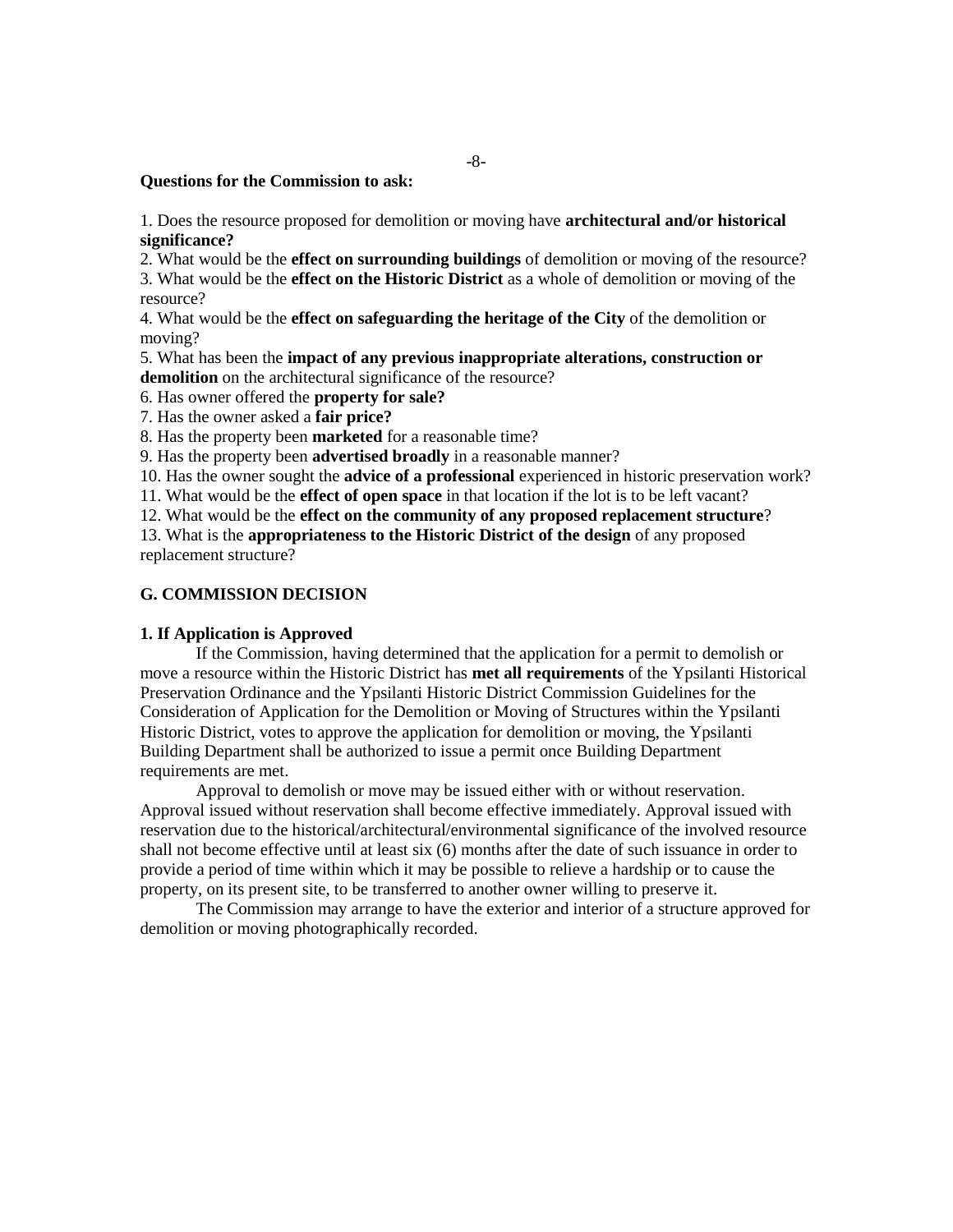### **2. If Application Is Denied**

If the Commission denies demolition or moving, the applicant must be notified in writing of the reasons for the denial and of the applicant's right to appeal, first to the State Historic Preservation Review Board and second, if denied by the State Historic Preservation Review Board, to the Circuit Court. The Building Department must be provided with a copy of such letter.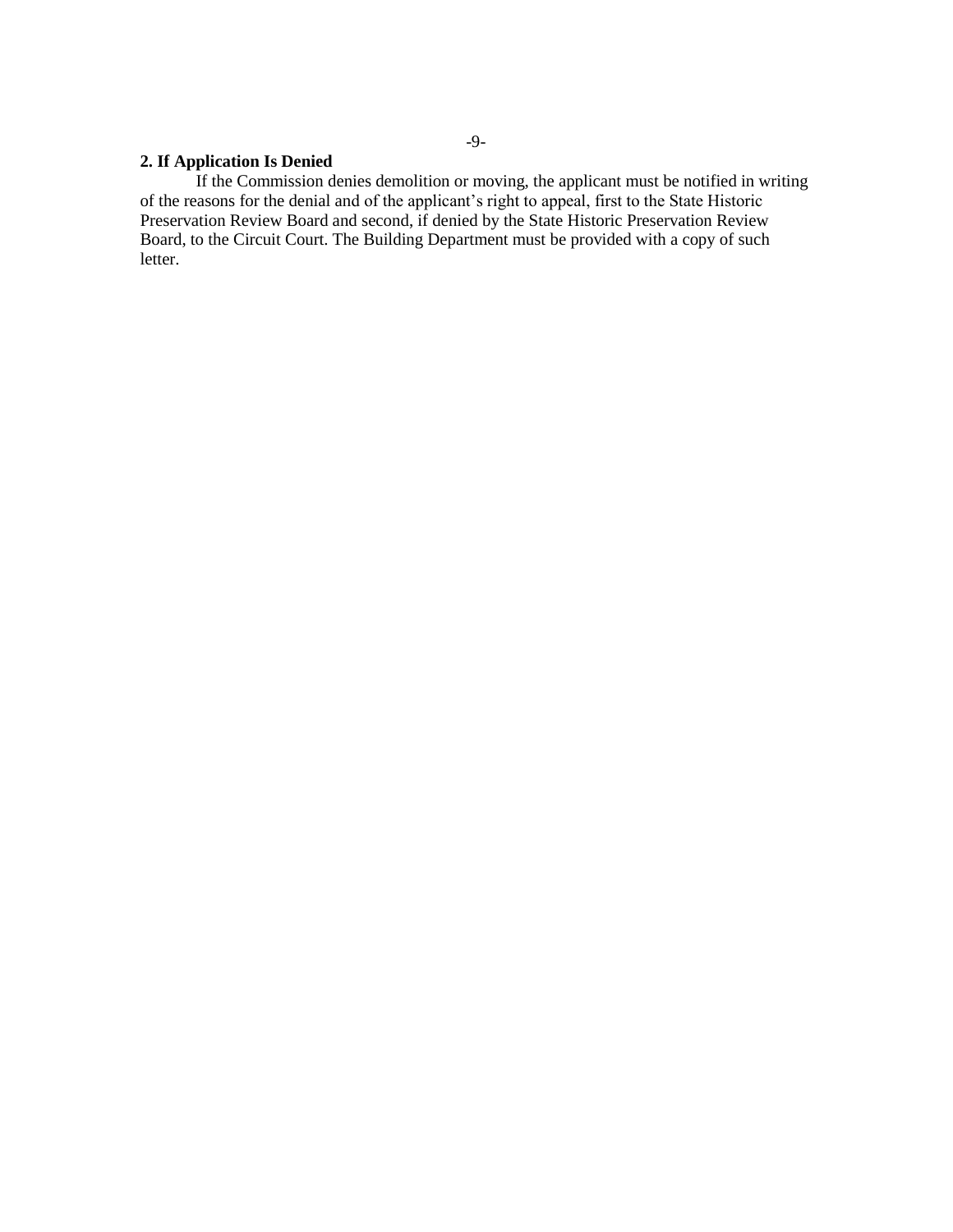## **-10-**

### **APPENDIX**

# *to the document entitled "Guidelines for the Consideration of Applications for the DEMOLITION or MOVING of STRUCTURES within the Ypsilanti Historic District"*  **Guidelines for the Commission when considering an application for demolition or moving based upon a claim of FINANCIAL HARDSHIP**

The Commission shall make it clear in discussion and in its written record that each case of financial hardship is reviewed individually and that decisions from one case **cannot** be used in support of another claim on another property.

An applicant denied a permit to demolish or move a resource within the Historic District may claim financial hardship either during Commission consideration of the application or following Commission denial of the application.

### **1. Definition**

Financial hardship is sometimes termed 'a taking.' The term 'taking' refers to the Just Compensation Clause of the Fifth Amendment to the U.S. Constitution which states "… nor shall private property be taken for public use, without just compensation." This was originally interpreted to protect private property owners from actual seizure or physical taking of property. An expanded interpretation recognized that regulations (for example, historic district ordinances) may deprive private property owners of all reasonable use of and return from the property.

That said, there are no hard and fast rules for defining or determining financial hardship. Each Commission must make its own decision and, if the Commission's decision is appealed, each subsequent body to hear the case will arrive at its own decision.

The most likely instance in which the taking issue arises in historic preservation is when the property owner is **denied permission to** alter or **demolish** (or move) his/her landmark property.

### **2. Consideration of a Claim of Financial Hardship**

**The Commission shall evaluate the financial capability of the resource, not the financial circumstances of the owner**. An owner's personal financial status is **not**  an issue that the Commission may consider.

The applicant may claim that the cost of the preservation of a resource and its features will cause an undue and unreasonable financial burden. The following guidelines are intended to inform applicants as to the circumstances under which an applicant may claim financial hardship and seek approval to alter a property in a manner inappropriate to historic preservation (demolition or moving).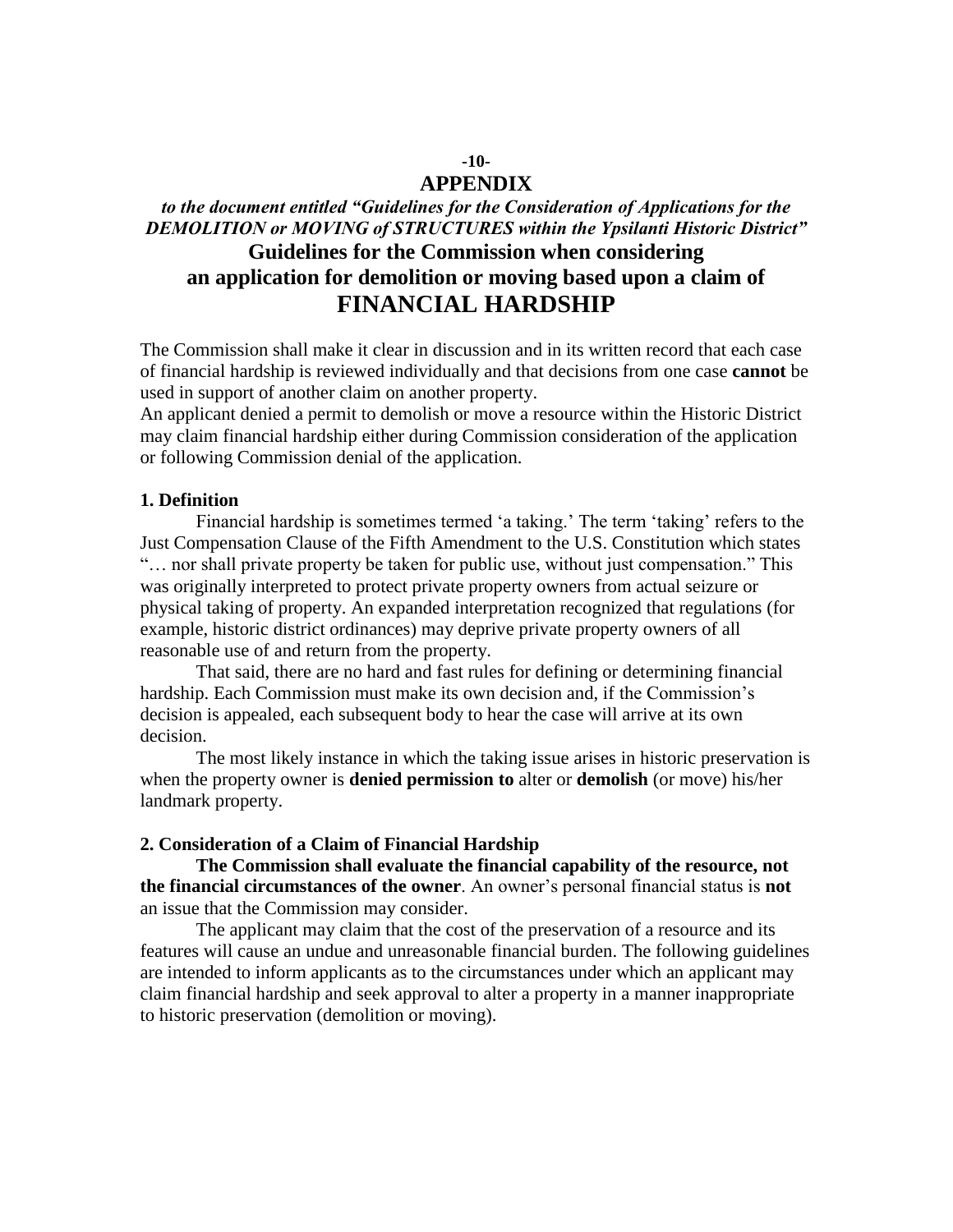For the purposes of these guidelines, the term "financial hardship" shall refer to an owner's inability to see a **reasonable** financial return on an investment if he/she is required to comply with the Ypsilanti Historic District Commission requirements to preserve the property.

Evidence of financial hardship is generally limited to instances when the cost of preservation exceeds the value of the building or when preservation will deprive the owner of **all** reasonable use of the property. **By law**, the owner is entitled only to a **reasonable** return on the property. If the applicant is claiming the cost of restoration is prohibitive, the applicant must present information sufficient to establish financial hardship.

#### **3. Burden of Proof**

Financial hardship cannot be simply claimed *("I can't afford it"),* it **must be proved** and **the burden of proof is on the applicant.** An applicant's undocumented allegation of hardship is unacceptable. The Commission can and should require dollars and cents proof. The applicant must present written evidence sufficient to **prove** that **all**  reasonable use and return will be lost if demolition or moving is denied. Simply showing some effect on value is not sufficient.

When considering financial hardship, the Commission may at its sole discretion consult experts (architects, engineers, appraisers, real estate analysts, market consultants, developers experienced in rehabilitation or reuse, etc.) to aid the Commission in determining if financial hardship exists, to research other uses for the property and to present evidence of reasonable financial use.

The applicant will have answered some of the following questions in his/her application. Nevertheless, the Commission must discuss them thoroughly when considering a claim of financial hardship.

1. Has the applicant tried to sell the property on its present site to a party willing to preserve?

2. Has the applicant tried to rent the property?

3. Has the applicant advertised the resource for sale or rental?

4. Has the applicant considered financially feasible alternate uses of the property which would allow its preservation?

5. Has the applicant explored the availability of financial programs that could assist in the rehabilitation and preservation of the resource?

6. Has the applicant considered stabilization or mothballing of the structure?

7. Has the applicant investigated the use of the resource by a public or quasi- public agency?

8. Has the applicant investigated the sale of the resource for moving and preservation on a new site? (The Commission should be aware that, once moved from its original site, the resource no longer has architectural and historical integrity.)

9. Can the resource still be used for its present purpose?

If none of these options have been considered, the owner cannot claim that he has **no**  reasonable use or return and, therefore, he **cannot claim financial hardship**.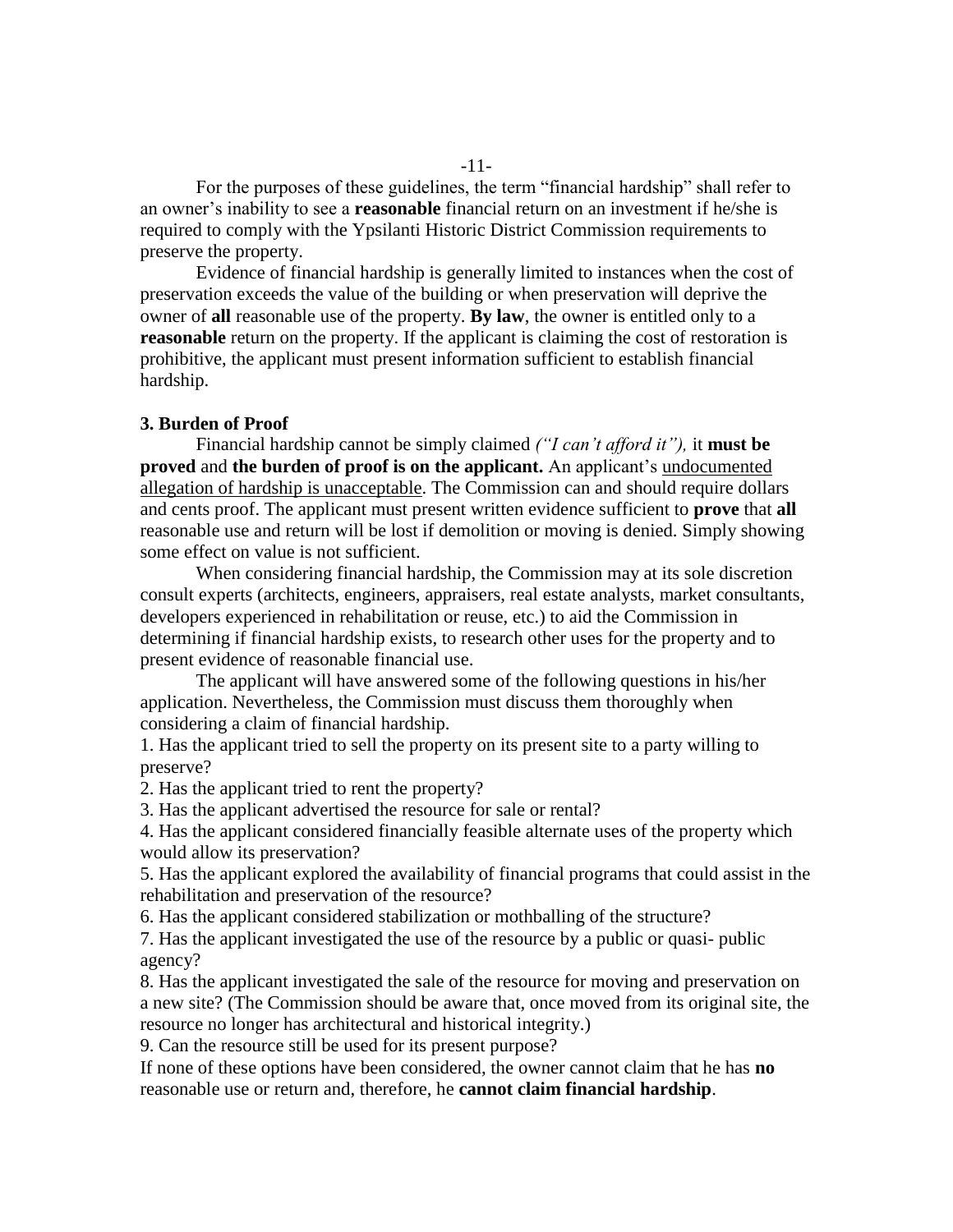### **4. If Hardship is Found**

If the Commission finds that without approval of demolition or moving, all reasonable use and return from the property will be denied the owner and that therefore financial hardship exists to the owner and that a governmental action, an act of God or other event beyond the owner's control created the hardship, and all feasible alternatives to eliminate the financial hardship, which may include offering the resource for sale at its fair market value or moving the resource to a vacant site within the historic district, have been attempted and exhausted by the owner, the Commission shall approve the proposed demolition or moving and provide a copy of its decision to the Building Department.

### **5. If Hardship is Not Found**

If the Commission finds that **no hardship** exists, it shall **deny** the application, notify the applicant in writing of the reasons for the denial and the applicant's right to appeal to the State Historic Preservation Review Board and to the circuit court, and provide a copy of same to the Building Department.

### **6. Appeal of the Commission's Decision**

The **Commission** should be aware that **many more cases are decided on the basis of procedural errors or inadequate law than on the basis of financial hardship***.*  Judicial review is limited to the written record made of Commission meetings and public hearings and the judge must uphold the Commission's decision if the record shows a reasonable basis for the decision and the decision is not clearly against the weight of the evidence presented. Courts are not favorably disposed to Commissions that fail to follow their own procedures or standards. But, if the decision is based upon substantial evidence in the record, a court will not substitute its judgment for that of the Commission. For that reason, the Commission must conduct its meetings and its public hearings strictly according to its ordinance, giving no consideration to personal opinions, emotional appeals and the like. In addition, the Commission must always strive to be fundamentally fair.

The **applicant** must show that the Commission abused its discretion, used an improper standard, did not make sufficient findings of fact, or that there was not substantial evidence in the record to support the Commission's findings.

### **7. Some Issues at which Appeal Bodies May Look**

**a. Did the Commission, in reaching its decision, conform to its established procedures and standards? Allow ample opportunity and time for the applicant and the public to state their positions? Make sufficient findings of fact?**